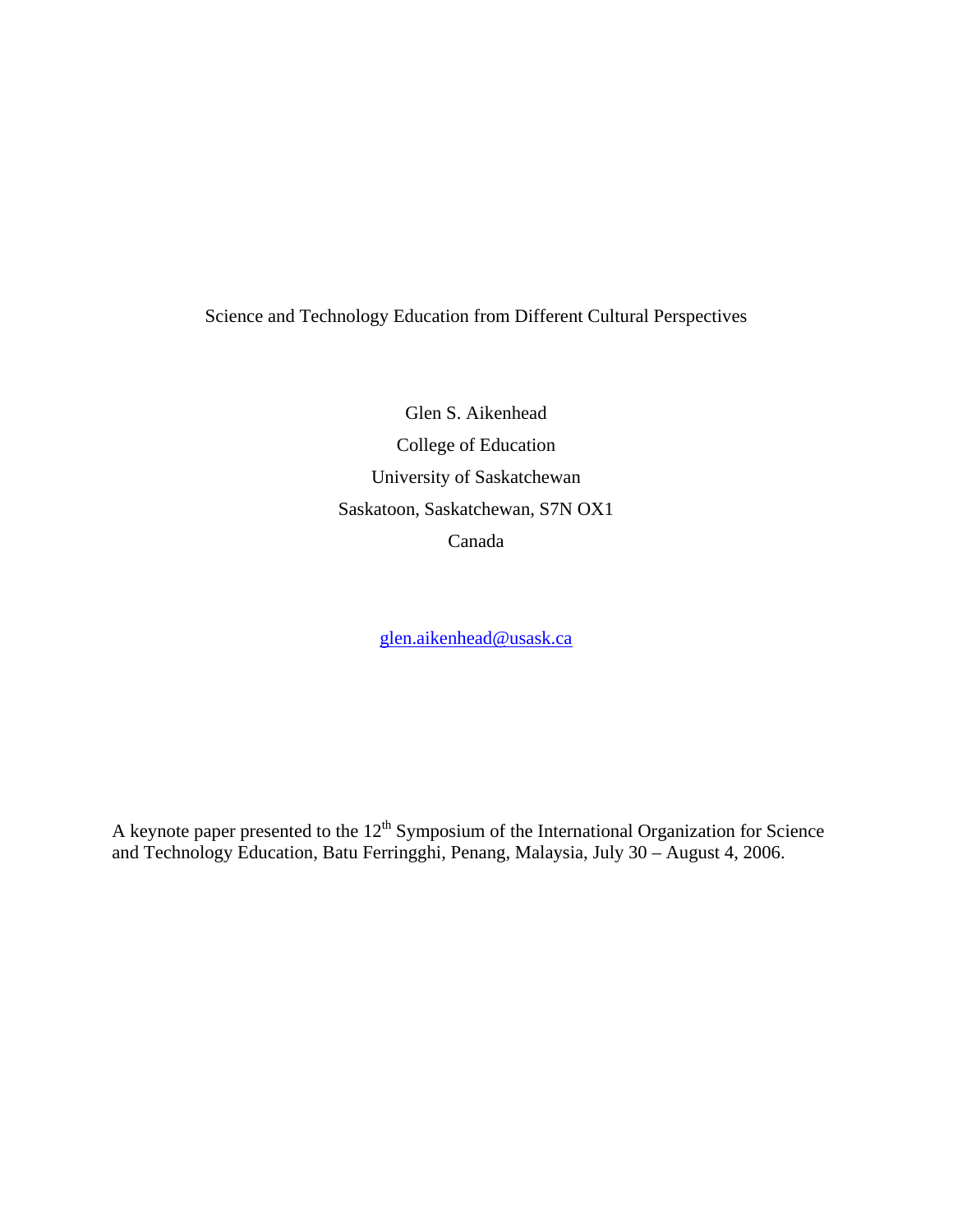My paper has two purposes: (1) to explore an alternative to the conventional monocultural science-technology (ST) curriculum in schools narrowly defined by Western sciencetechnology (Western ST); and (2) to consider the benefits that accrue from a school science that integrates Western ST into the indigenous knowledge of nature (indigenous ST) held by the school's community culture. This alternative is a multi-ST school curriculum.

 My exploration begins by considering one of the most memorable events over the past 50 years in Western science-technology (ST): the first visit to the moon by humankind in 1969. What does this event tell us about Western ST? What are the implications for school ST education worldwide?

## A Humanistic and Cultural Account of Science-Technology

 The Apollo 11 moon landing signified many things, such as the social contract between Western ST and politics (i.e., J.F. Kennedy's Americans would beat the Russians to the moon) and the social contract between Western ST and corporate profits (i.e., the companies contracted to make it happen). This social aspect of Western ST, the "collectivisation of science" during the 20<sup>th</sup> century as John Ziman (1984) called it, defines a key dimension to Western ST (Bencze et al., 2006).

 Another human dimension to Western ST is discovered by observing the astronauts themselves: Who were they? What did they do? What did they say? Both Neil Armstrong and Buzz Aldrin were white male Anglo-Americans. They shared the same race, sex, and culture. Over the years astronauts have become somewhat more diverse, as have the scientists and engineers working for NASA, but there is much room for improvement.

What did the astronauts do? For one thing, they left material on the moon when they returned to earth. Besides a golf ball and an American flag, the material was mostly spacecraft junk (i.e., garbage). When the astronauts' culture is mainstream Anglo-American, this garbage is seen with pride of accomplishment. If the astronauts' culture were instead Aboriginal, for instance, in this case Native American (the original peoples of the continent they call Turtle Island), the words first spoken on the moon would certainly *not* have been, "That's one small step for man, one giant leap for mankind." Instead we would likely have heard, "That's one small step for this astronaut, and one giant responsibility to Mother Earth and all my relations."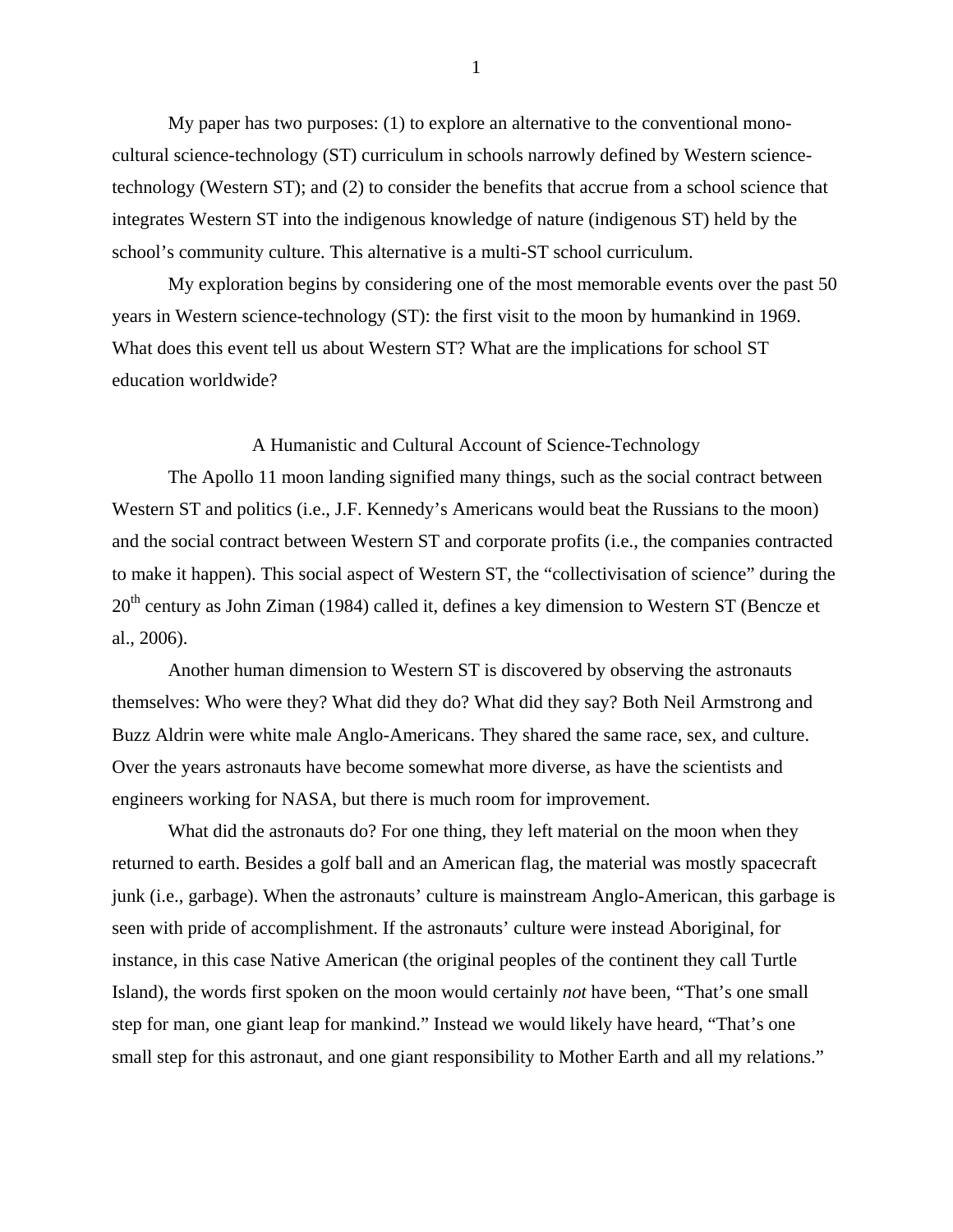Most importantly, Native American astronauts would have left a gift of tobacco on the surface of the moon to show their indebtedness and responsibility to Mother Earth.

 NASA scientists and engineers whose cultural self-identity is Native American do use the conceptual tools of Western ST but can be guided by Aboriginal values, ideologies and intuition at crucial points in the progress of a project (Cajete, 1999). An Aboriginal perspective, if held by some members of a research and development team, will improve the diversity of decision making and problem solving that propels ST projects forward (Cajete, 2000a; ICSU, 2002; Knudtson & Suzuki, 1992; Snively & Corsiglia, 2001). Western ST benefits from cultural diversity.

 I have drawn upon the cultures of Aboriginal peoples to highlight a different cultural worldview to the Eurocentric worldview endemic to most of Western ST. This contrast reveals how modern Western ST is laden with culture-based values and ideologies that have become part of Western ST during its development over the past 500 years.

 Before proceeding further in this paper, I need to clarify some key terms. I draw upon Ogawa (1995) to define "science" in a multi-science context. Science is *a rational, empirically based way of describing or explaining nature*. This definition is more encompassing than its Eurocentric meaning associated only with Western ST. (My pluralistic perspective should not be confused with a relativistic one.) The term "technology" in this paper continues its normal generic definition: designing and developing artefacts and processes in response to human and social needs.

 The political history of the word "science" in England privileges a very narrow meaning: the canonical Western science content taught in universities. The word "science" was deliberately chosen in 1831 when a few natural philosophers founded the British Association for the Advancement of Science and thereby professionalized natural philosophy into a new social institution, which they called "science" for very political reasons (Aikenhead, 2006; MacLeod & Collins, 1981). Equally political today, we can expand the meaning of "school science" so it is culturally responsive to the indigenous cultures of students.

 Because the cultural origin of Western ST is historically Euro-American, Western ST is strongly associated with Euro-American culture, although Western ST is a fairly unique subculture on its own (Pickering, 1992; Ziman, 1984). And as Ogawa (1995) correctly pointed out, Euro-American culture has its own everyday, indigenous, commonsense, knowledge of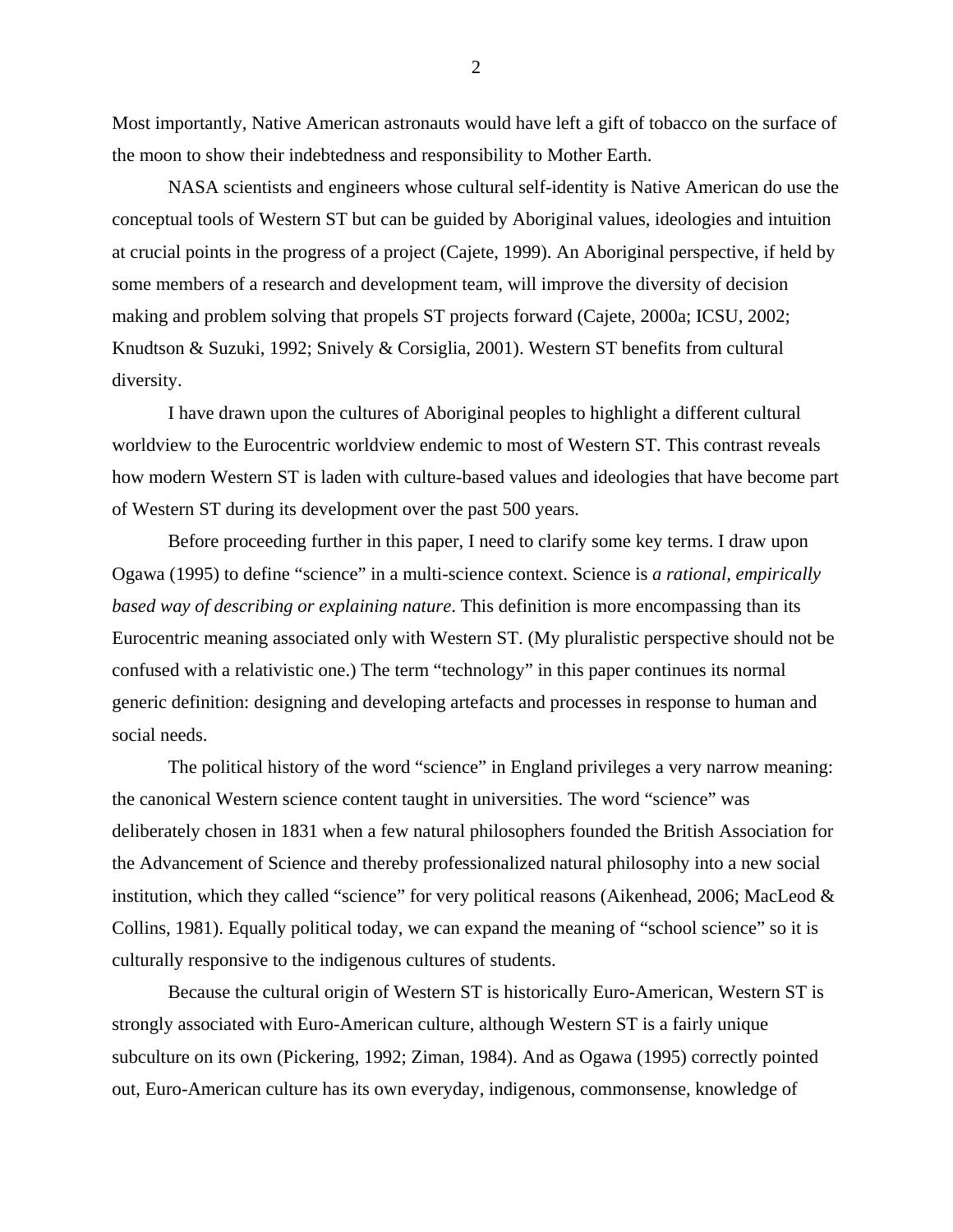nature. This knowledge is often at odds with that found in the subculture of Western ST, much to the consternation of science teachers. In order for me to refer to types of knowledge systems different from Western ST, I am guided by Ogawa's (1995, 2002) term "*indigenous science*" to refer in general to systems of knowledge of nature developed by a culture indigenous to a region or country (i.e., indigenous ST). Thus, mainstream Euro-American commonsense about nature is indigenous ST. Traditional Malaysian and traditional Japanese knowledge of nature are also examples of indigenous ST. "Indigenous science is a kind of knowledge and cosmology not 'in the past' but 'of the present'" (Ogawa, 2002, p. 6). For instance, Islamic nationalism today has created several indigenous views within Islamic ST (Irzik, 1998; Sardar, 1997).

 Indigenous ST *includes*, but should not be equated with, "Indigenous knowledge," a term that conventionally refers to the knowledge of nature held by the *original* peoples of a land (Battiste, 2000); for example, the Ainu of Japan (Suzuki & Oiwa, 1996), Native Americans, Yupiaq and Polynesians of the USA (respectively: Cajete, 1999; Kawagley, 1995; Chinn, 2004), the Mäori of Aotearoa New Zealand (McKinley, 1996), and Aboriginal peoples of Australia (Christie, 1991) and Canada (Aikenhead, 2001).

 Indigenous ST is place-based in that its validity depends upon the place in which it is learned and used (Hammond & Brandt, 2004). Thus, indigenous ST is invariably plural. The foundation to indigenous ST is comprised of worldviews dramatically different from the worldview endemic to Western ST, yet both STs employ empirical data and rational ways of knowing in creative and intuitive ways (Cajete, 2000b), although each has a culture-laden rationality and intuition that differ in several ways and to varying degrees (Aikenhead, 1997). As Ogawa (2002) pointed out (in the quotation just above), indigenous ST is present day knowledge, not old traditional knowledge, yet it may have been formed out of the synthesis (acculturation) of several knowledge systems prominent in the past. Thus, Ogawa (2004, p. 1) described present day Japanese indigenous ST as "a body of stratified and amalgamated knowledge and cosmology with several different kinds of precedent cultures or civilizations."

 Just as biodiversity is crucial to survival in the biological world, cultural diversity in ST will be crucial to sustainable development, empowerment, peace, and ethics in the 21<sup>st</sup> century (a major focus of this Symposium). A Eurocentric dominated ST is an ontologically impoverished ST. A United Nations authority on Aboriginal knowledge of nature ("Indigenous knowledge") wrote, "Indigenous knowledge fills the ethical and knowledge gaps in Eurocentric education,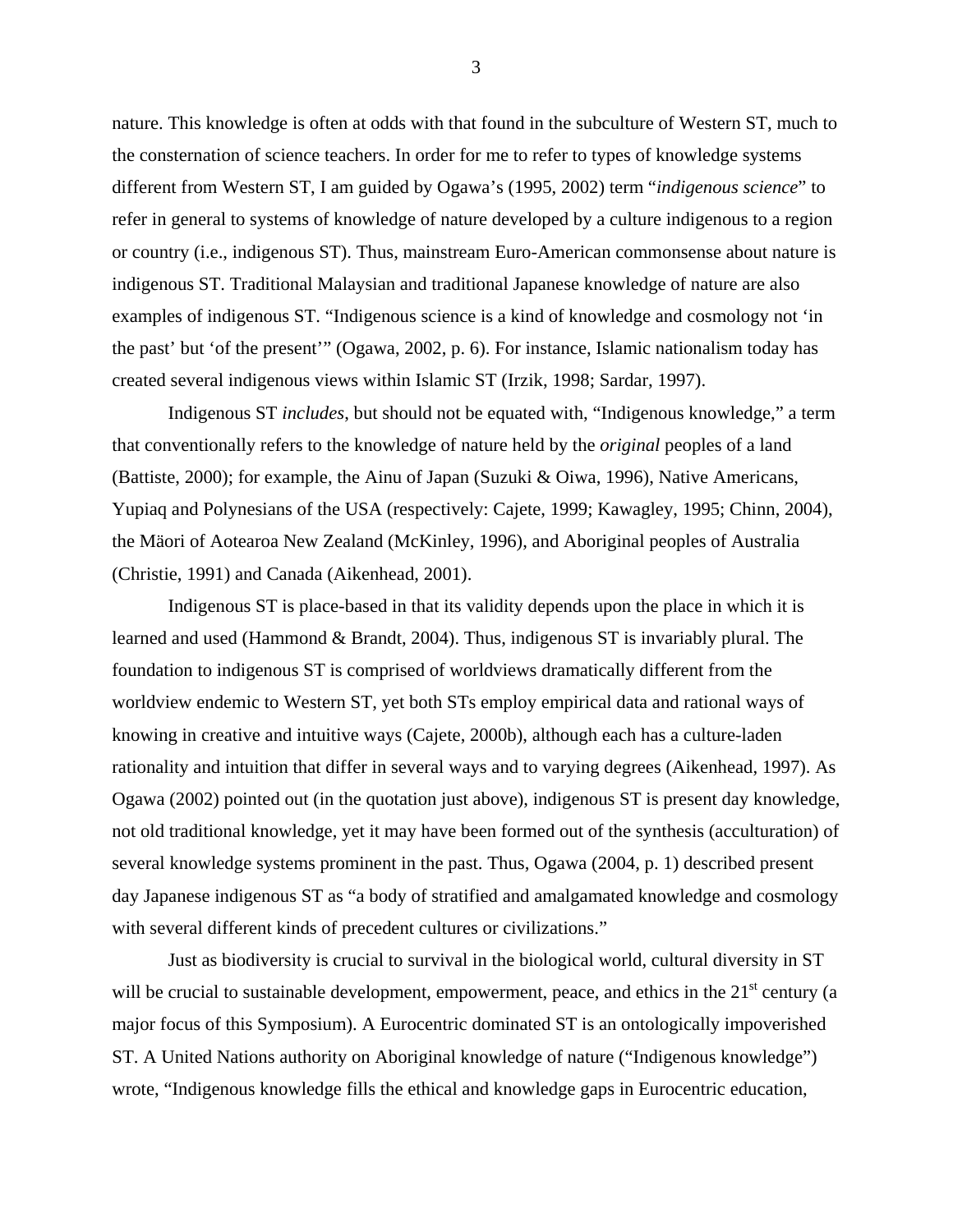research, and scholarship" (Battiste, 2002, p. 5). Thus, future scientists and engineers need a foundation in a rich, culturally diverse ST education because if they continue to try to solve today's problems with the same kind of thinking that caused the problems in the first place, the quality of life on this planet is in jeopardy (Cajete, 2000b; Suzuki, 1997).

 What does the Apollo moon landing tell us about ST? It illustrates a global mono-culture type of ST imbued with Eurocentric values and ideologies (Ogawa, 1996). For instance, Neil Armstrong did not have sufficient indigenous scientific literacy to leave a gift of tobacco on the moon.

 When non-Western cultures influence the culture of Western ST (an influence not to be confused with Western science's conventional appropriation of other cultures' knowledge of nature), the other cultures' differing values, ideologies and intuition will help ensure sustainable progress if business, industry, resource management and health sectors embrace a multi-science type of ST (Snively & Corsiglia, 2001). Even white, male, Anglo-American scientists and engineers can expand their perspectives on nature and on problem solving by learning the knowledge of nature (indigenous ST) held by another culture. In addition, they will be able to appreciate the ontology, epistemology and axiology of their own Western ST when they contrast it with an indigenous ST of another culture.

 Different cultures often have diverse ways of describing or explaining nature, and they often have unique ways of designing artefacts and processes for human use (Ogawa, 1995; Semali & Kincheloe, 1999). ST knowledge systems are indigenous to particular cultures, as historians of ST have documented (Ogawa, 2002). Euro-American cultures have privileged a particular ST (Western ST) and have exported it as an icon of prestige, power, and progress (Mendelsohn & Elkana, 1981). Eurocentric Western ST is a powerful predictor of events in several contexts of natural phenomena, which makes it an attractive tool for medical, industrial, corporate, and military interests. But equally important, European nations have had a habit of colonizing the world and appropriating or obliterating local knowledge systems (indigenous ST) in ways that advanced the European ideology of human power and dominion over nature (Kawada, 2001; Mendelsohn & Elkana, 1981), and these European nations have held an ideology that equated materialistic growth with progress (Suzuki, 1997). This cognitive imperialism (Battiste, 2000) by industrial nations continues today as neo-colonialism (Ryan, 2006).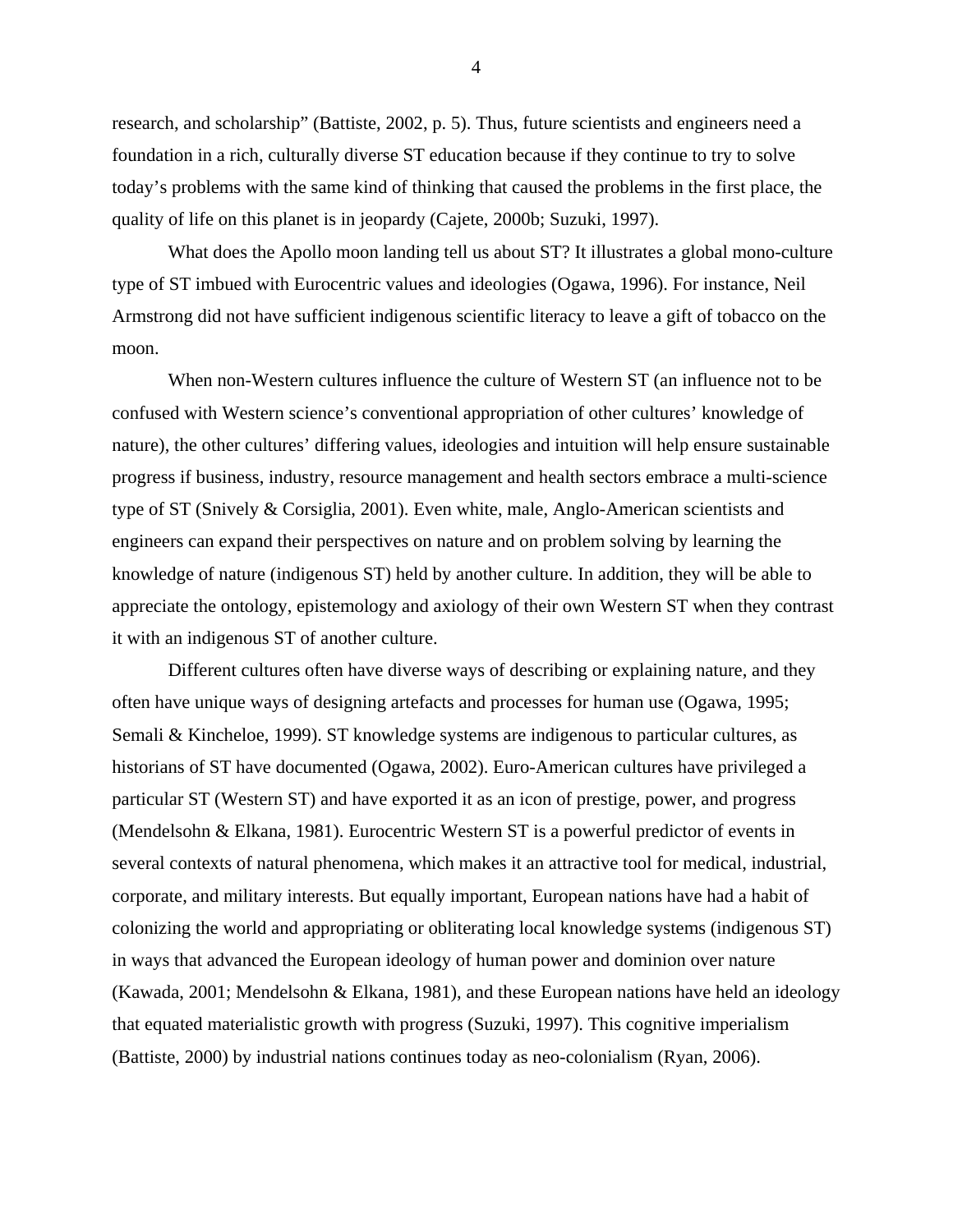## Science and Technology Education in Schools

 Science educators themselves are not immune from neo-colonialism, as I discovered in Seoul, South Korea, at an international conference with the theme "Moving toward Worldwide Science Education Standards" (Korean Educational Development Institute, 1997). It became quite clear to most participants that major sponsors of the conference (e.g., ICASE and UNESCO) expected us to reach a consensus on one set of standards for school science for all countries; a neo-colonial stance to be sure. At the final plenary session scheduled to articulate this global reform to science education, the tables turned. Participants from many countries critically assessed the conference's intended outcome and persuasively argued that school science is best taught when responsive to the local culture. As a result, a position opposing global reform was reached at the conference when a majority of participants affirmed a culturally sensitive perspective on science education. Neo-colonialism had failed in this instance, but often it does not.

 Today school science worldwide generally privileges only one of the cultural knowledge systems discussed above, Western ST. Indigenous sciences and technologies are rejected or marginalized in most school curricula. This has negative consequences for the success of science education worldwide because it sustains the under-representation in science and engineering of people who think in a culturally different way than traditional Western scientists and engineers.

 The success of science education will be measured, in part, by the number of non-Western students who have avoided indoctrination or assimilation into a Eurocentric way of thinking, but who have learned to appropriate the tools of Western ST for their everyday lives (Aikenhead, 2006; Layton et al., 1993). We need to strengthen students' cultural self-identities as they learn to master and critique Western scientific, technological and mathematical ways of knowing without, in the process, sacrificing their own culturally constructed ways of knowing, that is, their indigenous ST. We must eschew tokenism, indoctrination, and neo-colonialism. Our aim is to nurture students' scientific literacies (the plural is intended) so students can successfully walk in at least two worlds: their village's indigenous culture and the global village's Western ST (Battiste, 2002; Cajete, 1999; Ogawa, 1996).

 Conventionally, school science has attempted to enculturate students into taking on a Western ST way of knowing, replete with its canonical knowledge, techniques, and values. In short, many science teachers want students to think like a scientist (AAAS, 1989). This often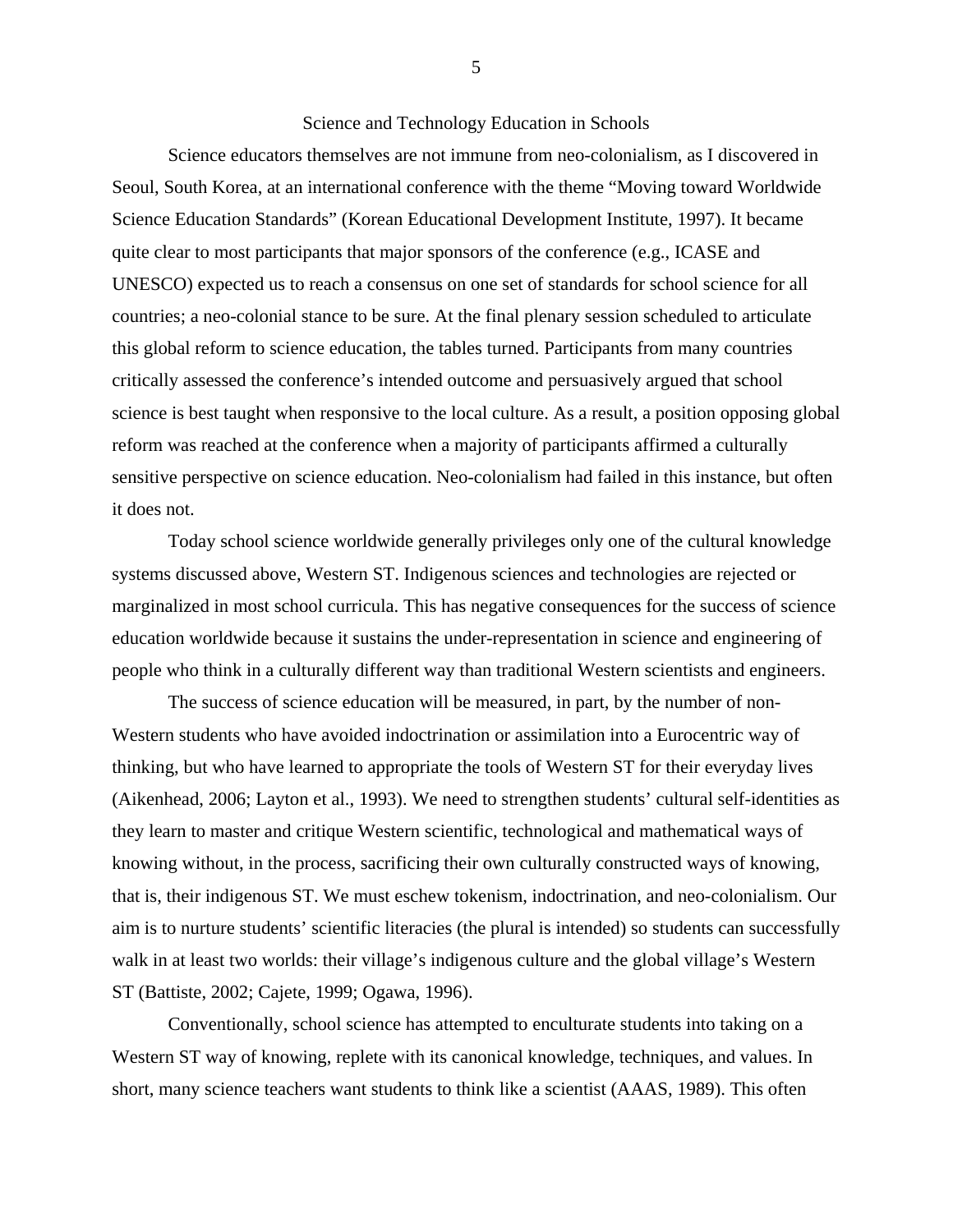means that positivistic notions of scientific knowledge are combined with ontologies of realism and Cartesian duality, to feed on reductionistic and mechanistic practices in order to celebrate an ideology of power and dominion over nature. Western ST is not value neutral.

 To participate in school science, students are often expected to set aside their indigenous way of knowing, including its alternative notion of knowledge as action and wisdom. Their indigenous ST likely, but not necessarily, combines the ontology of spirituality with holistic, relational and empirical practices in order to celebrate an ideology of harmony with nature for survival. When school science does not nurture students' cultural identities or strengthen their resiliency, most students are not inclined to participate or achieve in these courses (Cajete, 2000a; Lyons, 2003, 2004; Sutherland, 2005). The culture clash between indigenous identities and Western science ideologies is severe for students whose worldviews, cultures, and home languages differ from those found in science classes (Cajete, 2000b; Kawagley, 1995; McKinley, 2005; Nieto, 2002; Rowland & Adkins, 2003). Many feel unwelcome in school science. This happens in spite of supportive influences on student learning. Discordant worldviews create an incompatibility between, on the one hand, students' self-identities, and, on the other hand:

- students' views of Western ST, of school science, or of their teachers (Aikenhead, 1996; Cobern & Aikenhead, 1998; Kawagley et al., 1998; McKinley et al., 2004);
- students' views of the kind of person they think they must become in order to engage in mathematics and Western ST (Carlone, 2004; Gagné, 2003).

 A case in point concerns Papua New Guinea. Ryan's (2006) participant observer research documented how a group of Australian educators, backed by globally powerful institutions (the World Bank, for one), recently denied Papua New Guinea students a school science program that would have given them the intellectual space to discuss their village's indigenous ST and strengthen their cultural identities. "The [neo-colonial] science syllabus continues to support scientism at the expense of Papua New Guinea understandings of the world, thus denying students the opportunity of naming their own place and thus of contributing to their future on their own terms" (Ryan, 2006, p. 209).

 The key educational issue in Papua New Guinea and other countries worldwide is whether or not indigenous ST is recognized and valued in the curriculum. The *educational* value of indigenous ST in school science is supported by decades of empirical evidence; however, the *political* value of indigenous ST in school science goes against global economic interests in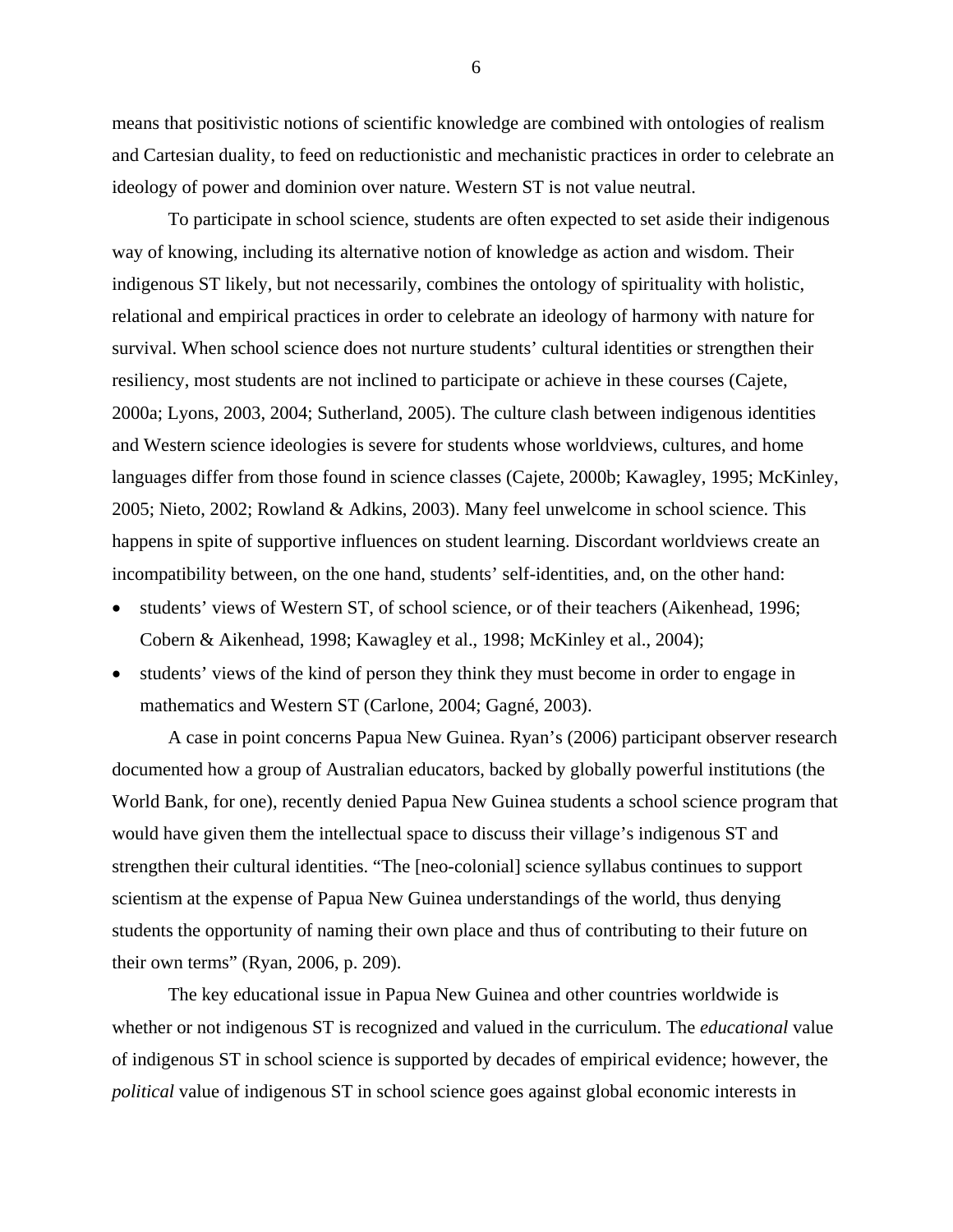having a narrowly defined Western ST school science curriculum (Aikenhead, 2006; Fensham, 1993; Ryan, 2006).

#### Conclusion

 Some science educators who favour a multi-ST approach to school science tend to relegate indigenous ST to a kind of "curriculum emphasis," that is, to be added to the list of 10 emphases proposed by Roberts (1982) and Fensham (2000). (These curriculum emphases are: everyday coping; structure of the discipline; science, technology, and decisions; scientific skill development; correct explanations; self as explainer; solid foundations for the next level of schooling; science in application; science as nurturing; and science through technology.) In my paper, I have presented a rationale for doing much more than adding a curriculum emphasis to an already crowded list of curriculum emphases. The present school science program, monopolized as it is by a mono-culture Western ST and by the ideology of scientism (Ogawa, 1998; Smolicz & Nunan, 1975; Ziman, 1984), needs to be changed to a multi-ST program in which at least one indigenous ST is taught integrated with Western ST in a way relevant to students, that is, by grounding Western ST in students' home culture (Aikenhead, 2001, George, 1999).

 This is what I mean by "science and technology education from different cultural perspectives." A school program framed by different cultural perspectives aims to develop students' capacities to function as life-long, responsible, savvy participants in their everyday lives. Their lives are comprised of complex combinations of cultural self-identities, of which most lie outside the domain of Western ST but are increasingly affected by the enterprise of global Western ST. At the same time, a school program framed by different cultural perspectives promises to improve the quality of the Western ST accomplished by future scientists and engineers who are not imprisoned by Eurocentric mono-culturalism.

My aim for ST education is a multi-ST school science that highlights the  $12<sup>th</sup>$  IOSTE Symposium's emphasis on sustainable development, empowerment, peace, ethics, and international understanding.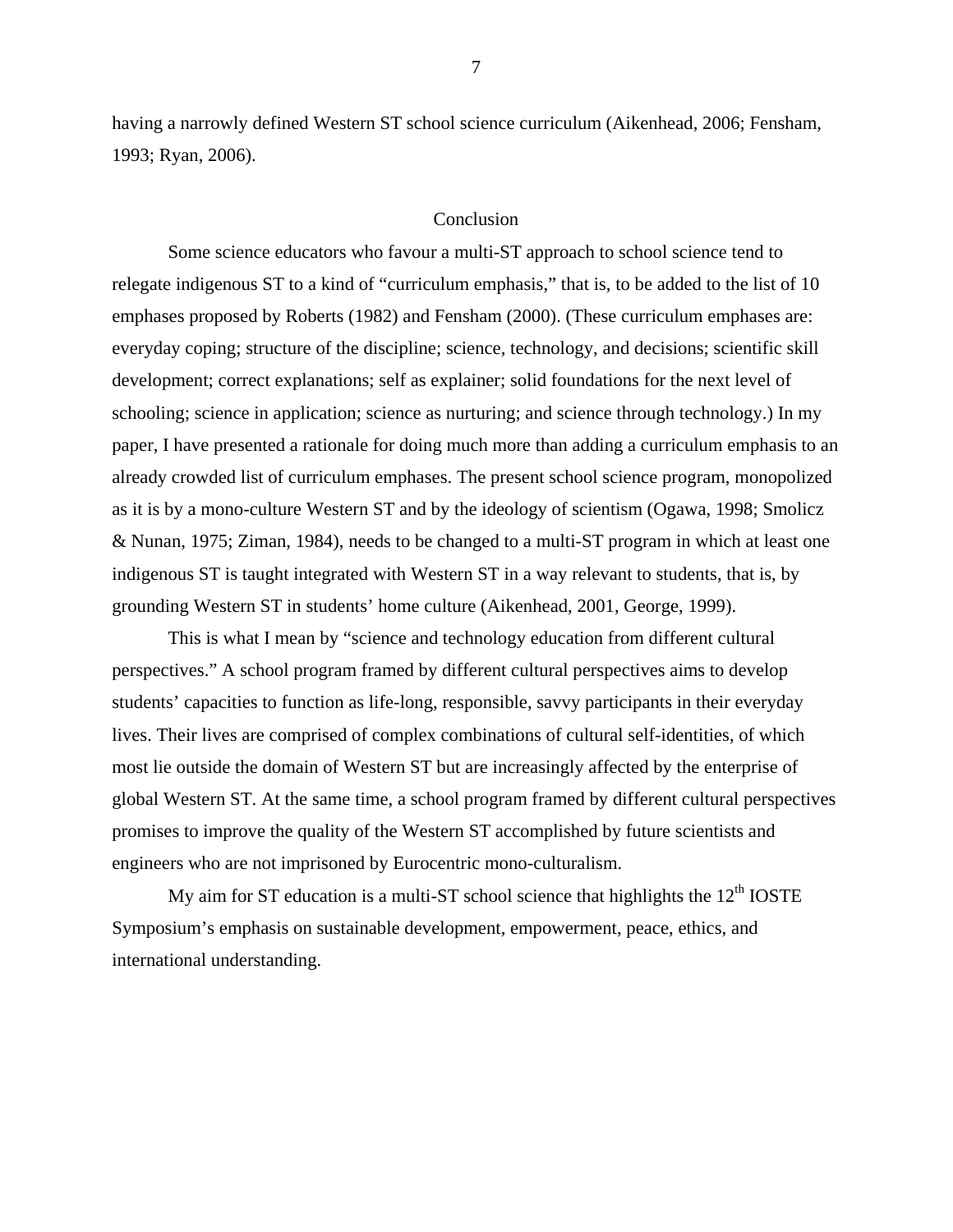#### References

- AAAS. (1989). *Project 2061: Science for all Americans*. Washington, DC: American Association for the Advancement of Science.
- Aikenhead, G.S. (1996). Science education: Border crossing into the subculture of science. *Studies in Science Education*, *27*, 1-51.
- Aikenhead, G.S. (1997). Toward a First Nations cross-cultural science and technology curriculum. *Science Education*, *81*, 217-238.
- Aikenhead, G.S. (2001). Integrating Western and Aboriginal sciences: Cross-cultural science teaching. *Research in Science Education*, *31*, 337-335.
- Aikenhead, G.S. (2006). *Science education for everyday life: Evidence-based practice*. New York: Teachers College Press.
- Battiste, M. (Ed.). (2000). *Reclaiming Indigenous voice and vision*. Vancouver, Canada: University of British Columbia Press.
- Battiste, M. (2002). *Indigenous knowledge and pedagogy in First Nations education: A literature review with recommendations*. Ottawa: Indian and Northern Affairs Canada.
- Bencze, L., Alsop, S., Wang, K., & Hazzard, K. (2006, April). *Teachers' and student-teachers' tendencies to teach students about profit-driven science*. A paper presented at the annual conference of the National Association for Research in Science Teaching, San Francisco, California.
- Cajete, G.A. (1999). *Igniting the sparkle: An Indigenous science education model*. Skyand, NC: Kivaki Press.
- Cajete, G. (2000a). Indigenous knowledge: The Pueblo metaphor of Indigenous education. In M. Battiste (Ed.), *Reclaiming Indigenous voice and vision* (pp. 181-191). Vancouver, BC: University of British Columbia Press.
- Cajete, G.A. (2000b). *Native science: Natural laws of interdependence*. Santa Fe, NM: Clear Light.
- Carlone, H.B. (2004). The cultural production of science in reform-based physics: Girls' access, participation and resistance. *Journal of Research in Science Teaching*, *41*, 392-414.
- Chinn, P.W.U. (2004, July). *Moving Native Hawaiian knowledge from the margins to the center: The transformative potential of place and standards-based, culture-science professional development*. Paper presented to the Culture Studies in Science Education (CSSE) meeting, Kobe University, Japan.
- Christie, M.J. (1991). Aboriginal science for the ecologically sustainable future. *Australian Science Teachers Journal*, *37*(1), 26-31.
- Cobern, W.W., & Aikenhead, G.S. (1998). Cultural aspects of learning science. In B.J. Fraser & K.G. Tobin (Eds.), *International handbook of science education* (pp. 39-52). Dordrecht, The Netherlands: Kluwer Academic.
- Fensham, P.J. (1993). Academic influence on school science curricula. *Journal of Curriculum Studies*, *25*, 53-64.
- Fensham, P.J. (2000). Providing suitable content in the 'science for all' curriculum. In R. Millar, J. Leach, & J. Osborne (Eds.), *Improving science education: The contribution of research*. Birmingham, UK: Open University Press, pp. 147-164.
- Gagné, M-C. (2003, August). *Creative activities as a way of helping more individuals feel comfortable with their identity as science students*. Paper presented at the European Science Education Research Association (ESERA) 2003 conference, Noordwijkerhout, The Netherlands.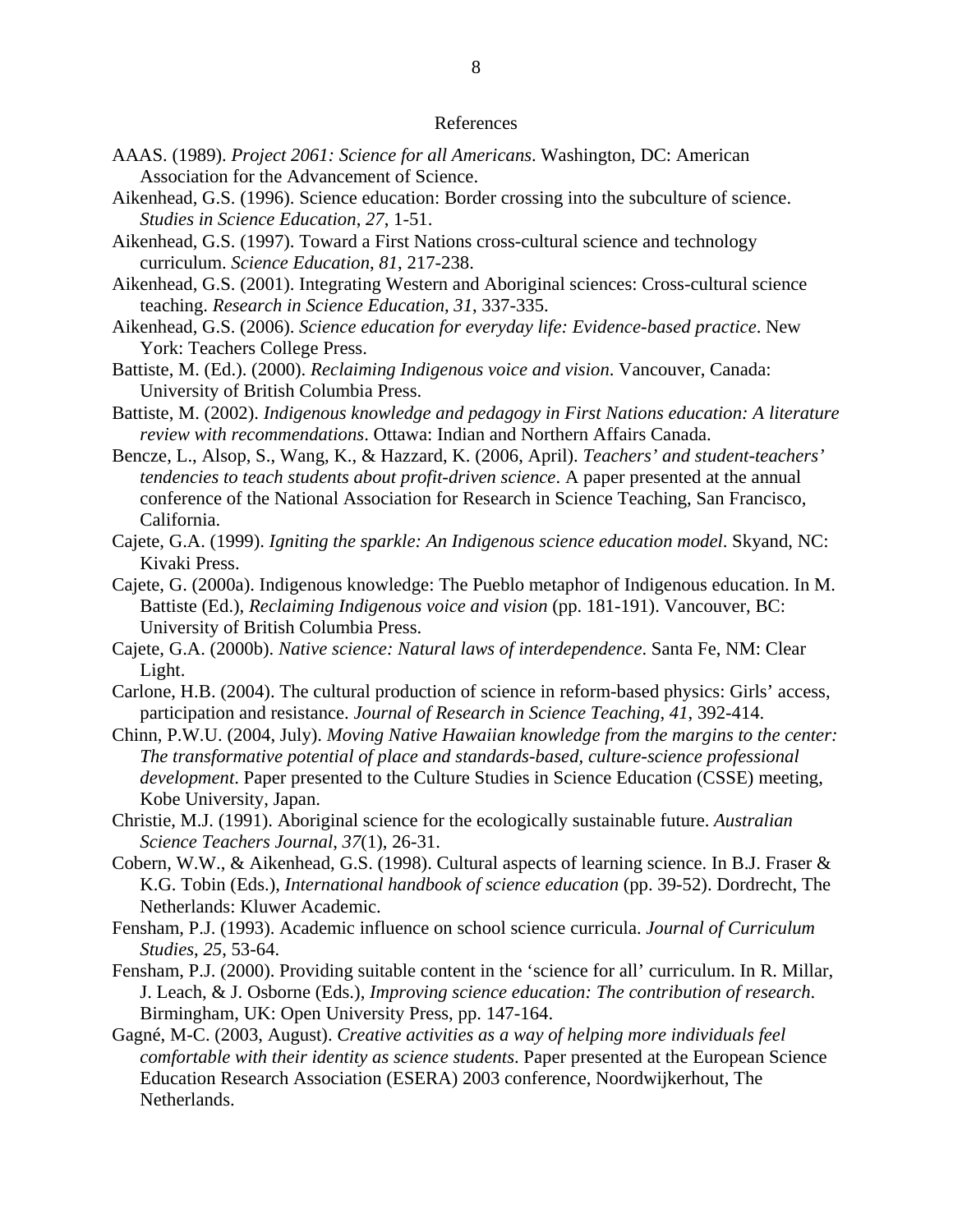- George, J.M. (1999). Indigenous knowledge as a component of the school curriculum. In L.M. Semali & J.L. Kincheloe (Eds.), *What is indigenous knowledge? Voices from the academy*. New York: Falmer Press, pp. 79-94.
- Hammond, L., & Brandt, C. (2004). Science and cultural process: Defining an anthropological approach to science education. *Studies in Science Education*, *40*, 1-47.
- ICSU (International Council for Science). (2002). *Science and traditional knowledge: Report from the ICSU study group on science and traditional knowledge*. Paris, France: Author.
- Irzik, G. (1998). Philosophy of science and radical intellectual Islam in Turkey. In W.W. Cobern (Ed.), *Socio-cultural perspectives on science education: An international dialogue* (pp. 163- 169). Dordrecht, Netherlands. Kluwer Academic Publishers.
- Kawada, J. (2001, August). *Beyond cultural relativism and globalism: A proposal to deepen cultural awareness through "trialogues."* A paper presented to the UN University International Conference on the Dialogue of Civilizations, Kyoto, Japan.
- Kawagley, A.O. (1995). *A Yupiaq worldview*. Prospect Heights, IL: Waveland Press.
- Kawagley, A.O., Norris-Tull, D., & Norris-Tull, R.A. (1998). The indigenous worldview of Yupiaq culture: Its scientific nature and relevance to the practice and teaching of science. *Journal of Research in Science Teaching*, *35*, 133-144.
- Knudtson, P., & Suzuki, D. (1992). *Wisdom of the elders*. Toronto, ON: Stoddart.
- Korean Educational Development Institute (1997). *Globalization of science education: Moving toward worldwide science education standards*. Seoul, Korea: author.
- Layton, D., Jenkins, E., Macgill, S., & Davey, A. (1993). *Inarticulate science? Perspectives on the public understanding of science and some implications for science education*. Driffield, East Yorkshire, UK: Studies in Education.
- Lyons, T.S. (2003). *Decisions by 'science proficient' year 10 students about post-compulsory high school science enrolment: A sociocultural exploration*. Unpublished doctoral dissertation, University of New England, Armidale, NSW, Australia.
- Lyons, T.S. (2004, July). *Choosing physical science courses: The importance of cultural and social capital in the enrolment decisions of high achieving students*. A paper presented to the 11<sup>th</sup> International Organization for Science and Technology Education (IOSTE) Symposium, Lublin, Poland.
- MacLeod, R., & Collins P. (Eds.) (1981) *The parliament of science*. Northwood, Midx., UK: Science Reviews.
- McKinley, E. (1996). Towards an indigenous science curriculum. *Research in Science Education*, *26*, 155-167.
- McKinley, E. (2005). Locating the global: Culture, language and science education for indigenous students. *International Journal of Science Education*, *27*, 227-241.
- McKinley, E., Stewart, G., & Richards, P. (2004). *Mäori knowledge, language and participation in mathematics and science education*. (Final Report). Hamilton, Aotearoa New Zealand: University of Waikato, School of Education.
- Mendelsohn, E., & Elkana, Y. (Eds.). (1981). *Sciences and cultures: Anthropological and historical studies of the sciences*. Sociology of the Sciences Yearbook, Vol. 5. Boston: Reidel.
- Nieto, S. (2002). *Language, culture, and teaching: Critical perspectives for a new century*. Mahwah NJ: Lawrence Erlbaum Associates.
- Ogawa, M. (1995). Science education in a multi-science perspective. *Science Education*, *79*, 583-593.